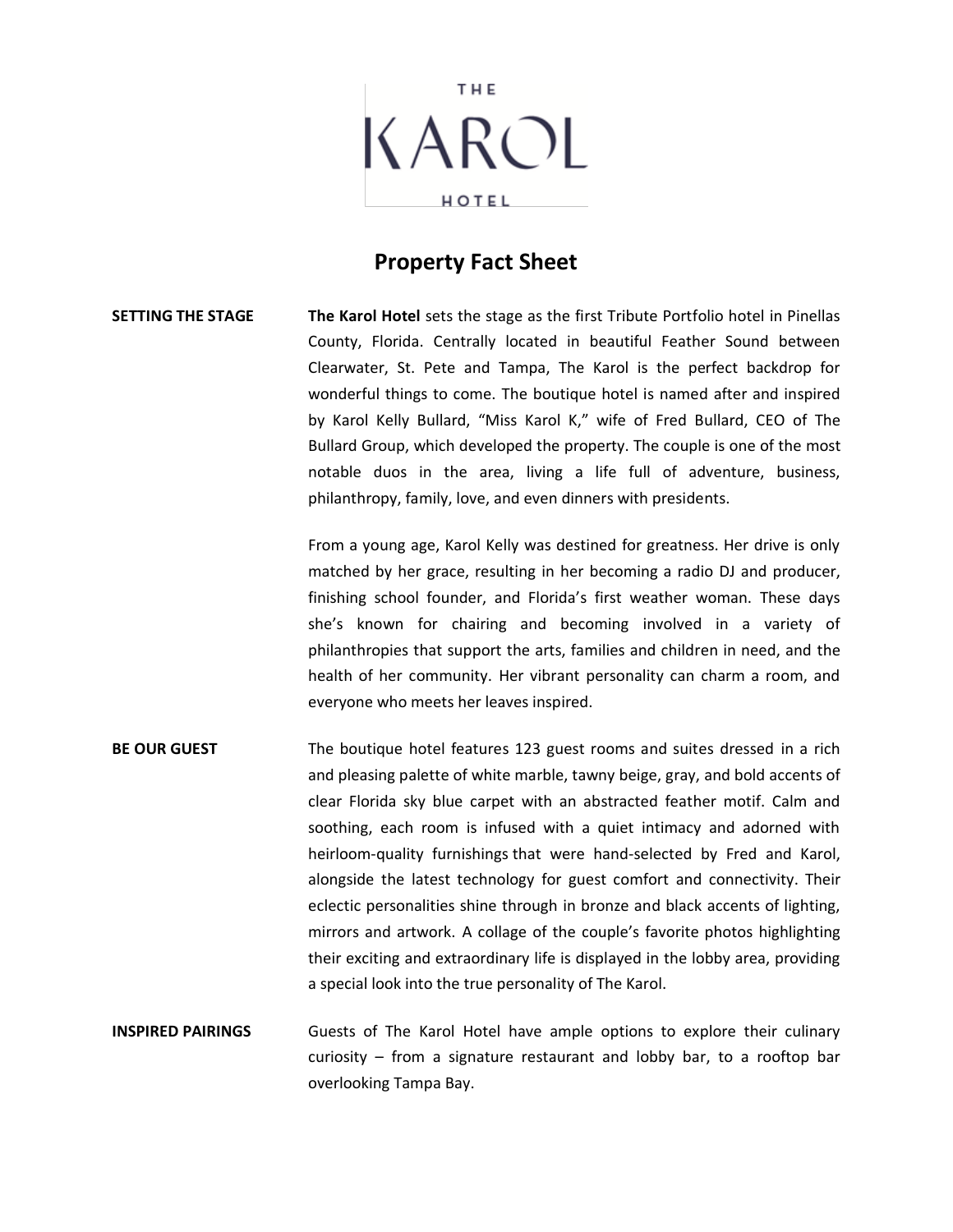**K Club Bar & Bistro** – This signature onsite restaurant is a contemporary blend of Florida artisan vernacular and garden party in a vibrant, comfortable setting that transitions gracefully from morning coffee to sophisticated evening cuisine. Guests are invited to enjoy a menu of New American cuisine and crafted cocktails inspired by the fresh flavors of the Florida coast and travels of hotel owners Fred and Karol Bullard. Taking center stage in the main dining room is an iconic wine display, bookended by cozy banquettes and featured local art. Guests also have the option to dine alfresco overlooking the pool and pond.

**K Club Lobby Bar** – Inspired by Fred's love of storytelling, design cues in K Club embody one of his favorite places, New York's Polo Bar, while weaving in his personal touches and famous tales. The K Club Bar serves as a gathering place for the community to enjoy fine spirits and intimate conversations.

**Vantage Rooftop Bar** – From our vantage point, The Karol Hotel's rooftop bar is like none other in the area. Sipping cocktails in climate-controlled comfort, guests can enjoy light bites 12 stories high, while taking in stunning views of downtown Tampa and more.

- **ADDITIONAL AMENITIES •** Outdoor Pool **•** Complimentary Onsite Parking **•** Fitness Center **•** Complimentary Wi-Fi
- **A GATHERING PLACE** The Karol Hotel houses a combined 7,340 square feet of adaptable function space ideal for a variety of events and meetings. Options include the Princess K Ballroom, a Junior Ballroom called the Ruby Room, and the Crown and Jewel executive conference rooms. The Princess K Ballroom is elegantly appointed with shimmery fabric-wrapped wall panels, brass and marble accents, and custom crystal chandeliers. The ballroom provides a neutral and elegant backdrop for any event, allowing the personality of the hosts to shine through.

| Located just 10 minutes west of I-275 |           |                      |
|---------------------------------------|-----------|----------------------|
| From Tampa                            | 12 miles  | 15 minutes           |
| From Orlando                          | 100 miles | 2 <sup>2</sup> hours |
| From Jacksonville                     | 220 miles | 4 hours              |
| From Miami                            | 280 miles | $4\%$ hours          |
|                                       |           |                      |

**ACCESS BY AIR** The Karol Hotel is located just 12 minutes from St. Petersburg-Clearwater International Airport (PIE), and 20 minutes from Tampa International Airport (TPA).